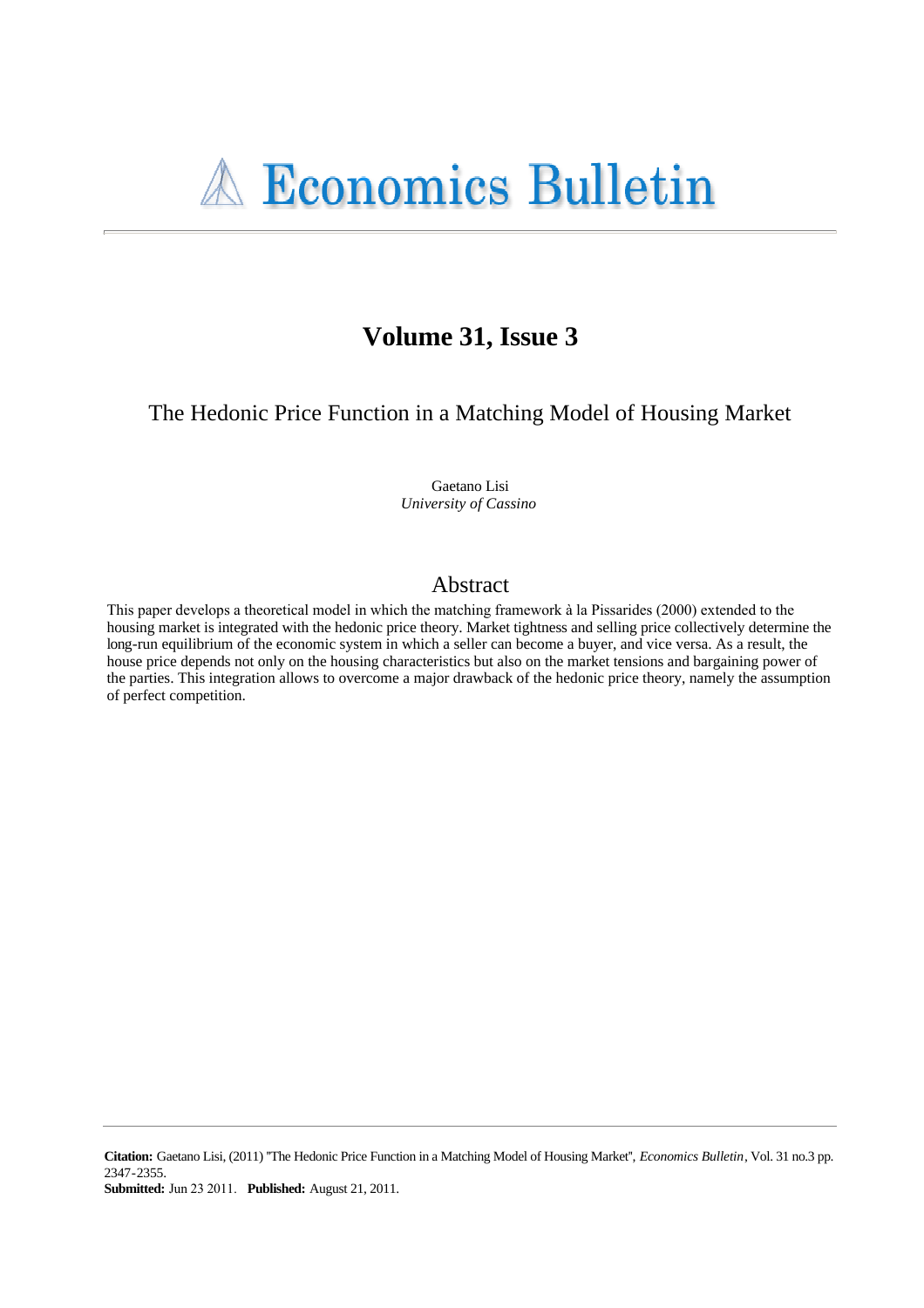#### **1. Introduction**

The hedonic price theory, traced back to the papers of Lancaster (1966), Rosen (1974) and Epple (1987), is the theory of reference for the housing market.1 Due to the distinctive characteristics of the good taken into consideration, hedonic models differ from all other economic models and their formulation poses additional difficulties (Brown and Ethridge, 1995). The price of a composite asset such as a home, in fact, depends heavily on its intrinsic and extrinsic characteristics, whose prices (being implicit or hedonic) are not observable.

As shown by the rigorous theoretical analysis proposed by Rosen (1974), closedform analytical solutions to the hedonic model are not always possible. This is due to the fact that the hedonic price function (which defines the budget constraint of households and the market value of the composite good, and from which the hedonic or implicit prices of each integrated characteristic are derived) is non linear.2 For this reason, a strictly empirical approach is required and the marginal implicit prices are "revealed" by estimating the coefficients of a multiple regression model in which the sale price is a function of the home's characteristics.

However, the use of a particular empirical model rather than another should be indicated by economic theory (Stock and Watson, 2003). Theoretical models are in fact critical in determining an accurate and consistent econometric model. Empirical analysis alone cannot replace conceptual reasoning when estimating relationships of most economic phenomena (Brown and Ethridge, 1995).

Recently, from a theoretical point of view, there has been much focus on formulising the housing market through the use of search & matching models (Wheaton, 1990; Albrecht *et al.* 2007; Caplin and Leahy, 2008; Genesove and Han, 2010). It has, in fact, been acknowledged that housing markets clear not only through price but also through the time that a buyer and a seller spend on the market. Consequently, the search & matching approach is completely consistent even with this type of market. Furthermore, also in housing markets the price is substantially determined by a deal between the parties (Quan and Quigley, 1991; Habito *et al.*, 2010). Indeed, a major drawback of the hedonic pricing theory is that bargaining has no impact on price because this theory assumes perfect

 $\overline{a}$ 

<sup>1</sup> For an exhaustive overview see Sheppard (1999) and Malpezzi (2003).

<sup>2</sup> According to Rosen (1974), there is no reason for the hedonic price function to be linear; in fact, the linearity of the hedonic price function is unlikely as long as the marginal cost of attributes increases for sellers and it is not possible to untie packages.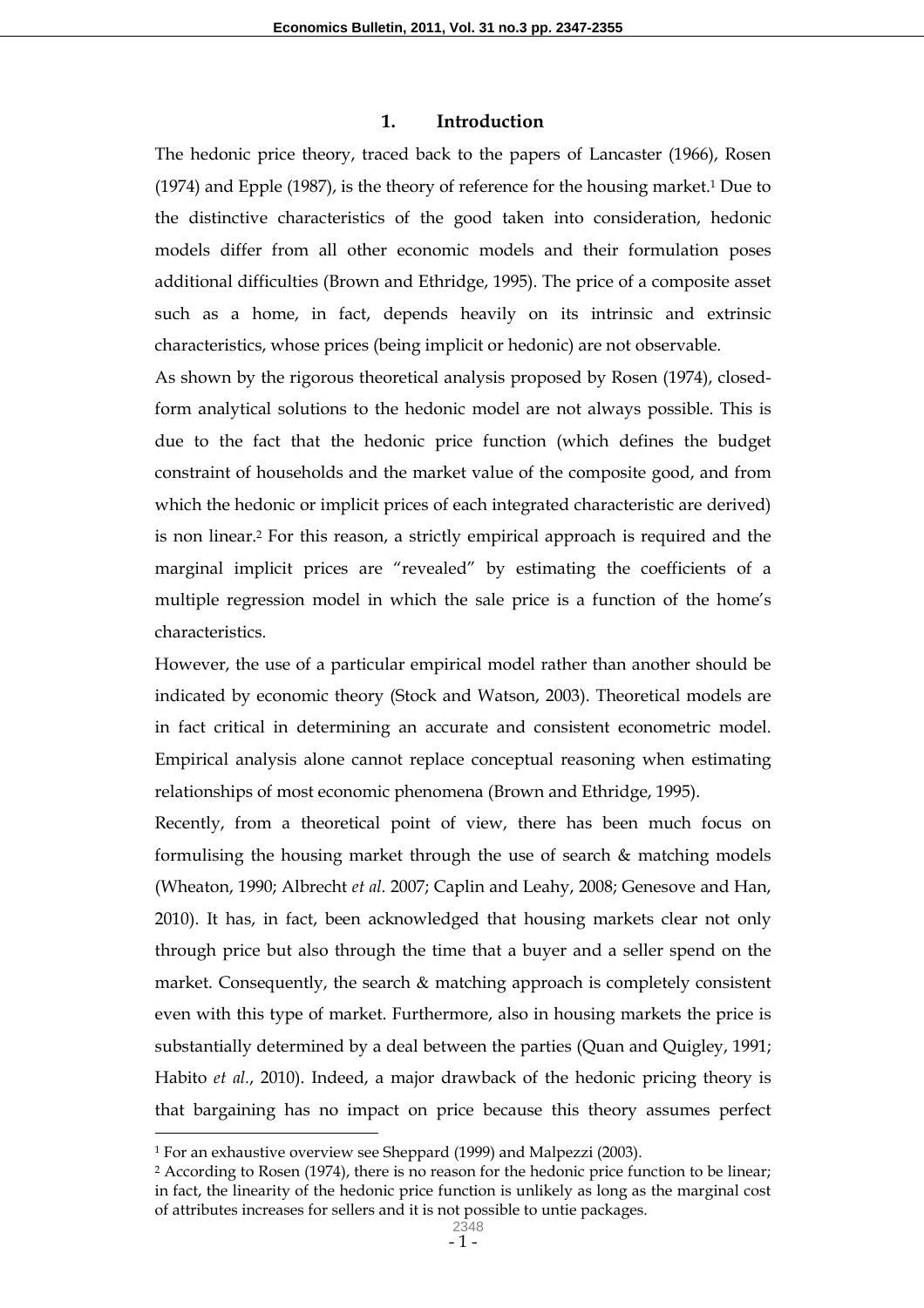competition (Harding *et al.*, 2003a; Harding *et al.*, 2003b; Cotteleer and Gardebroek, 2006).

The main aim of this paper is to develop a long-run equilibrium model for the housing market that brings together the hedonic price theory with the matching framework. Basically, the two theoretical approaches pursue two different goals: the determination of hedonic or implicit prices (hedonic price theory) and the determination of the natural rate of vacancies (search and matching theory).

In particular, we develop a decentralised long-run equilibrium model based on the costly search activity that characterises the housing market. In fact, sellers and buyers spend time and money – for advertising vacancies and making the effort to visit the greatest number of house – before concluding the deal. The proposed work takes the distinctive features of the considered market into account, where the formal distinction between buyer and seller becomes very subtle. In the model, in fact, a seller can become a buyer and *vice versa*. Indeed, most houses are bought by those who already own one, and most houses are sold by those wanting to buy another house (Janssen *et al.*, 1994). Finally, the selling price of a house depends not only on the housing characteristics but also on the market tensions and bargaining power of the parties.

This model can be used as theoretical groundwork for any empirical specification selected to estimate hedonic (or implicit) prices, and it allows to overcome a major drawback of the hedonic pricing theory: the assumption of perfect competition.

The rest of the paper is organised as follows: section 2 presents the housing market matching model; while section 3 concludes.

### **2. The model**

#### **2.1 The hypotheses of the model**

As we are interested in determining the sale price, the market of reference is the 'homeownership market' rather than the 'rental market'. Hence, if a contract is legally binding (as hypothesised) it is no longer possible to return to the circumstances preceding the bill of sale, unless a new and distinct contractual relationship is set up.<sup>3</sup>

 $\overline{a}$ 

<sup>3</sup> In matching model jargon this means that the destruction rate of a specific buyer-seller match does not exist.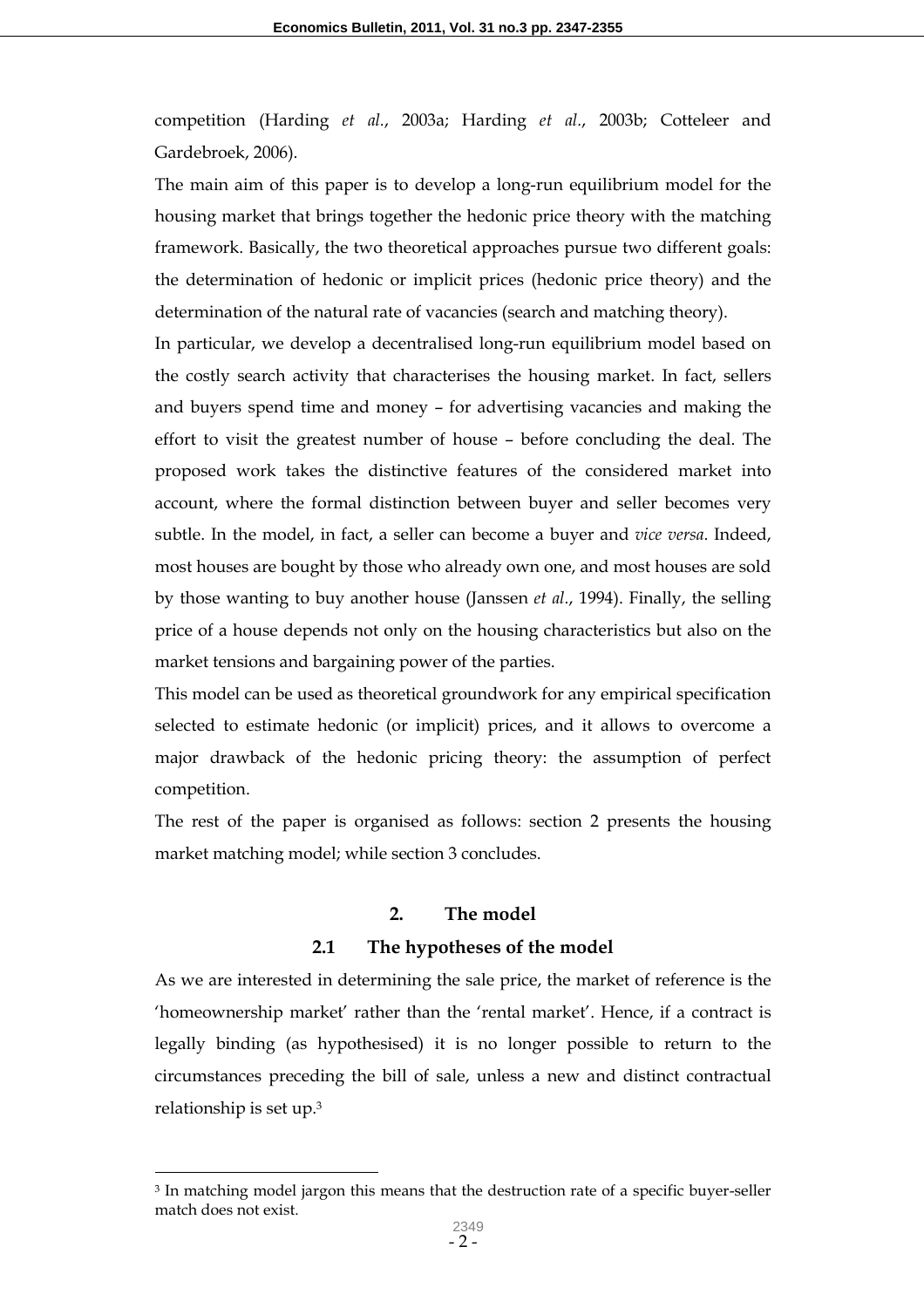Buyers (*b*) expend costly search effort to find a new and better house (as in Wheaton (1990) there are no homeless buyers),<sup>4</sup> while sellers (*s*) hold *n* houses (with  $n \ge 2$ ) of which  $n-1$  are on the market, i.e. vacancies (*v*) are simply given by  $(n-1)$  · *s*. It is therefore possible that a buyer can become a seller and that a seller can re-enter the market as a buyer. The expected values of a (house) vacancy *V* and of finding a new and better house *B* are represented as: <sup>5</sup>

$$
rV = -a + q(\theta) \cdot G(\eta, y) \cdot [P - V] \tag{1}
$$

$$
rB = -e + g(\theta) \cdot G(\eta, y) \cdot [x - B - P]
$$
 [2]

where  $\theta \equiv v / b$  is the housing market tightness from the sellers' standpoint,<sup>6</sup> while  $q(\theta)$  and  $g(\theta)$  are, respectively, the (instantaneous) probability of finding a buyer and of finding a vacancy. The properties of these functions are intuitive and straightforward: *q*'(*θ*)<0 and *g*'(*θ*)>0. <sup>7</sup> Furthermore, the customary hypothesis of constant returns to scale in the matching function *m=m*(*v,b*) is adopted (Pissarides, 2000; Petrongolo and Pissarides, 2001) .  $G(\eta, y) \in (0, 1)$  is the acceptance rate which depends on the housing preferences  $\eta$  and income *y* of the buyer; buyers are therefore assumed to be fully characterized by an income *y* and parameters vector  $\eta$ , with distribution over possible values described by the joint probability  $G(\eta, y)$ . Sellers are instead characterized by their price bargaining power  $0 < \gamma \leq 1$  (see later).

If a contract is stipulated, the buyer gets a benefit  $x$  from the property (abandoning the home searching value) and pays the sale price *P* to the seller (who abandons the value of finding another buyer). Finally, *a* and *e* represent, respectively, the costs sustained by sellers for the advertisement of vacancies and the effort (in monetary terms) made by buyers to find and visit the largest possible number of houses.

 $\overline{a}$ 

<sup>4</sup> According to Wheaton (p. 1274, 1990): *«Homelessness (equivalent to unemployment) is relatively inconsequential in the housing market, and so moves are like voluntary "quits" in the*  labor market. Furthermore, moves involve some spell in which the household owns two units, *whereas even voluntary job transitions usually carry some period of unemployment. More important, the causes of housing mobility are usually different from those generating job mobility».*

<sup>5</sup> Time is continuous, and individuals are risk neutral, live infinitely and discount the future at the rate *r*. As usual in matching-type models, the analysis is restricted to the stationary state.

<sup>6</sup> By definition, markets with frictions require that: 0 < *θ* < ∞.

<sup>7</sup> Standard technical assumptions are assumed, i.e.  $\lim_{\theta \to 0} q(\theta) = \lim_{\theta \to \infty} g(\theta) = \infty$ , and  $\lim_{\theta \to 0} g(\theta) = \lim_{\theta \to \infty} q(\theta) = 0.$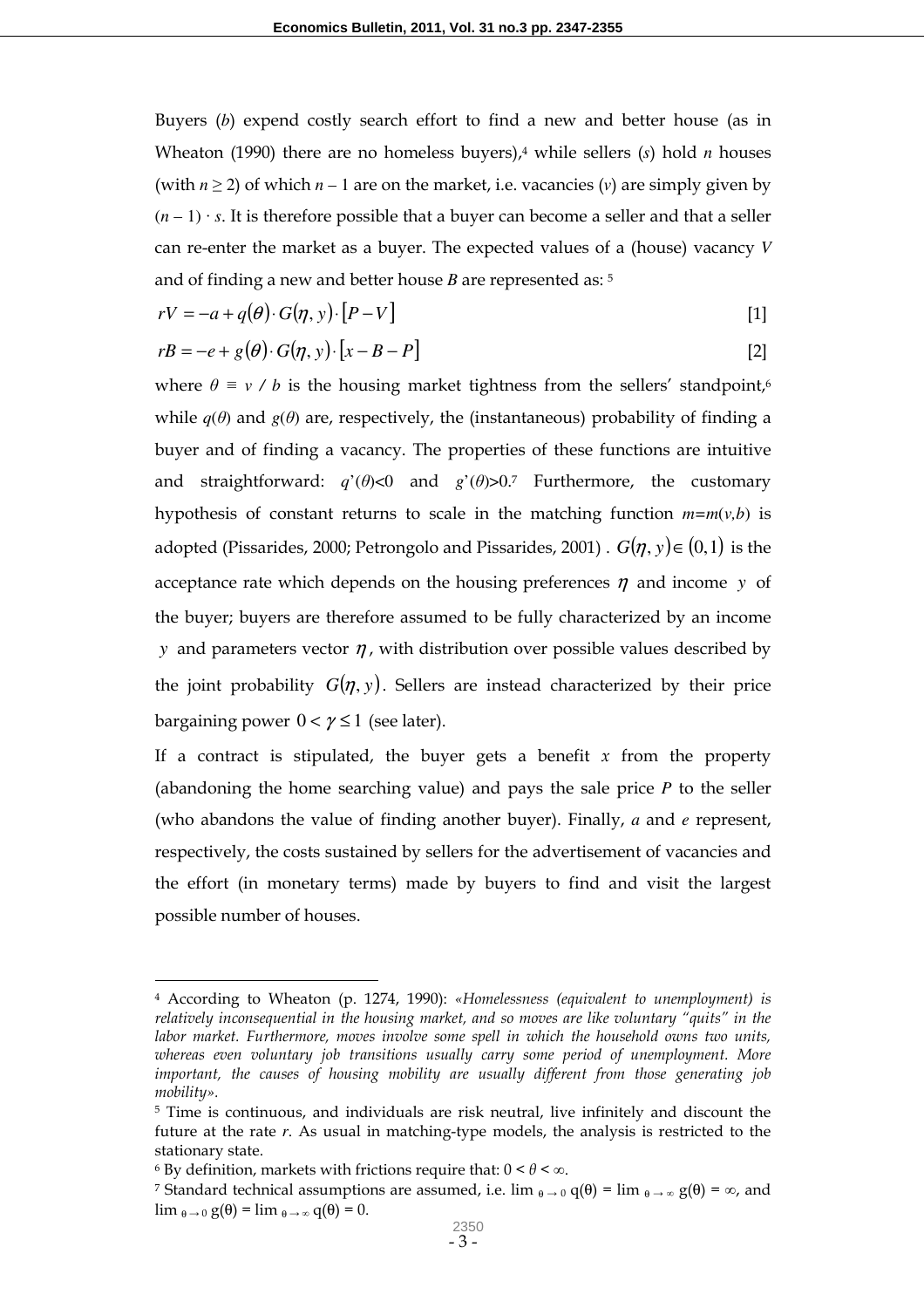#### **2.2 Equilibrium**

The endogenous variables that are determined simultaneously at equilibrium are market tightness (*θ*) and sale price (*P*).

The customary (long term) "zero profit" equilibrium condition normally used by matching models (Pissarides, 2000) yields the first key relationship, in which market tensions are a positive function of price. Using the condition  $V = 0$  in [1], we obtain:

$$
\frac{a}{P \cdot G(\eta, y)} = q(\theta) \tag{3}
$$

with  $\partial \theta / \partial P > 0$  since *q*'( $\theta$ )<0.

The (generalized) Nash bargaining solution, usually used for decentralised markets, allows the sale price  $P$  to be obtained through the optimal subdivision of surplus ( *S* ) deriving from a successful match:<sup>8</sup>

$$
S = \underbrace{(P-V)}_{\text{capital gain of seller}} + \underbrace{(x-B-P)}_{\text{capital gain of buyer}}
$$
  
\n
$$
\Rightarrow S = x - B
$$
 [4]

The price is obtained by solving the following optimisation condition:

$$
P = argmax\{ (P - V)^{\gamma} \cdot (x - B - P)^{1-\gamma} \} \Rightarrow P = \frac{\gamma}{(1-\gamma)} \cdot (x - B - P)
$$

knowing that  $(x - B - P) = \frac{(1 - \gamma)}{P} \cdot P$ γ  $\frac{(1-\gamma)}{P}$ . *P*, eventually we get:

$$
P = \gamma \cdot (x - B)
$$
  
\n
$$
\Rightarrow P = \frac{\gamma \cdot (rx + e)}{r + g(\theta) \cdot G(\eta, y) \cdot (1 - \gamma)}
$$
 [5]

since  $g'(\theta)$ >0, as market tensions increase, the sale price decreases; hence, we obtain the second key relationship of the model: ∂*P* / ∂<sup>θ</sup> < 0 . The selling price is a positive function of the buyer's benefit. Indeed, the selling price can be higher or lower than *x* depending on the bargaining power of the seller. In fact,

$$
\gamma \to 0 \Longrightarrow P = 0
$$

 $\overline{a}$ 

$$
\gamma \to 1 \Longrightarrow P = x + \frac{e}{r} > x
$$

since the price can never be negative or null,  $0 < \gamma \leq 1$ . Therefore, as usual for heterogeneous goods, bargaining plays a key role in the price formation process

<sup>8</sup> Entering into a contractual agreement obviously implies that *S* > 0 , i.e. *x* > *B* , ∀<sup>θ</sup> . This realistic condition ensures that the price is positive.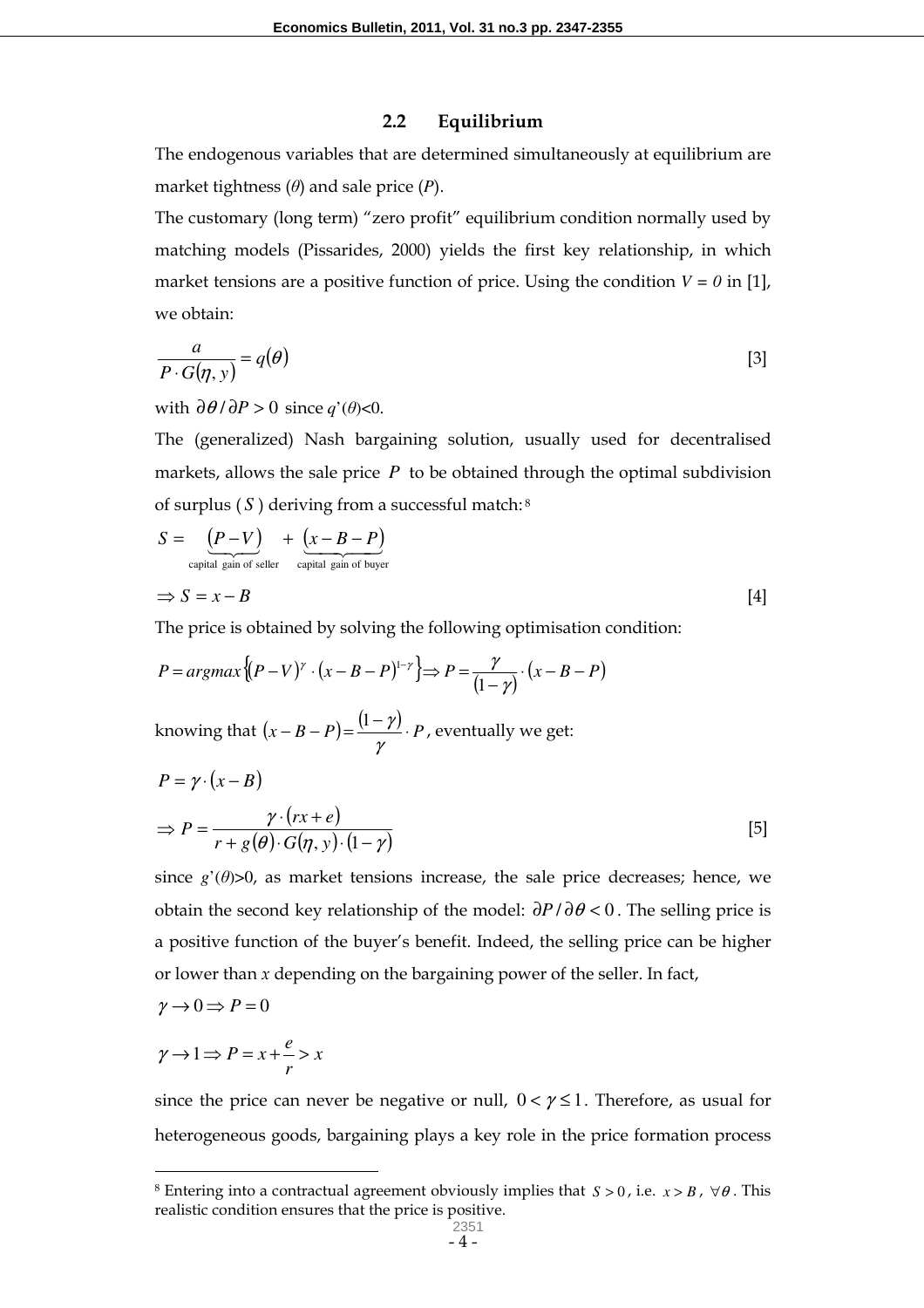(Quan and Quigley, 1991; Harding *et al.*, 2003a; Harding *et al.*, 2003b; Cotteleer and Gardebroek, 2006; Habito *et al.*, 2010).

It is straightforward to obtain from [3] that when *P* tends to zero (infinity), *θ* tends to zero (infinity), as  $q(\theta)$  tends to infinity (zero). Consequently, given the negative slope of [5] and the fact that price is always positive, only one long term equilibrium deriving from the intersection of the two curves exists in the model (see point A in *Figure* 1).



Figure 1. Equilibrium

Finally, normalizing the population in the housing market to the unit,  $1 = s + b$ , and using the definitions of equilibrium tightness ( $\theta = \theta^*$ ) and vacancies, it is straightforward to obtain the share of sellers,

$$
s = \frac{\theta^*}{n - 1 + \theta^*} \tag{6}
$$

buyers,

$$
b = \frac{n-1}{n-1+\theta^*} \tag{7}
$$

and the "natural" vacancy rate,

$$
v = \frac{(n-1) \cdot \theta^*}{n-1+\theta^*}
$$
 [8]

the "natural" vacancy rate is the optimal share of houses for sale on the market that prevails in long term equilibrium at which sellers make no economic profits (Arnott and Igarashi, 2000; McDonald, 2000).

$$
\begin{array}{c} 2352 \\ -5 \end{array}
$$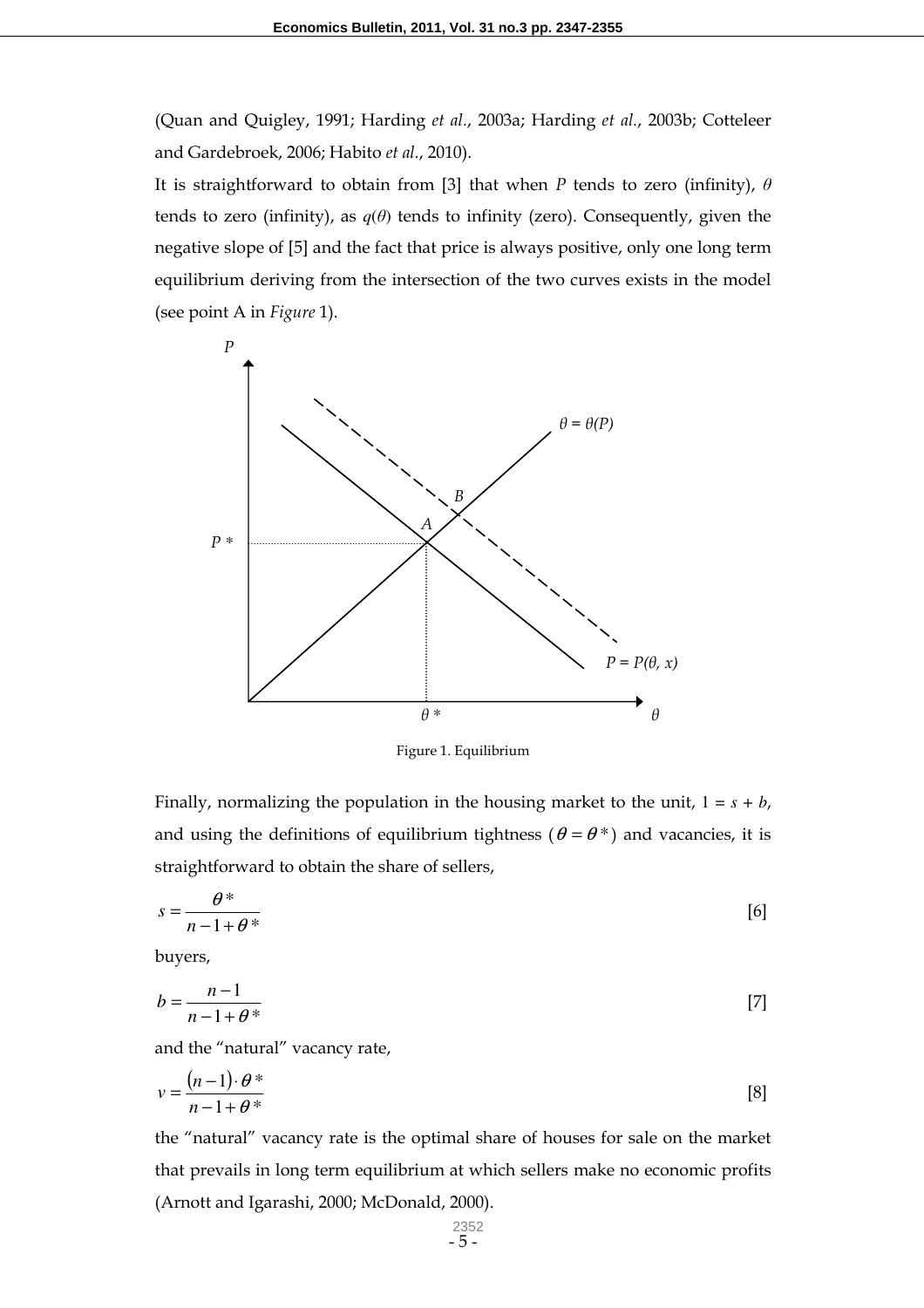The positive sign of ∂*s*/ ∂<sup>θ</sup> makes clear the economic meaning of the two key relationships of the model: if the sale price increases, market tensions are higher because more sellers will stand in the market; whereas, if the market tensions increase, the effect of the well-know congestion externalities (see Pissarides, 2000) on the demand side will lower the price.

#### **2.3 The hedonic price function**

As in Habito *et al.* (2010), the buyer's benefit is a positive function of housing characteristics *c*:

$$
x = x(c) \tag{9}
$$

with *x'*(*c*)>0, since *ceteris paribus* the greater the quality/quantity of characteristics, the higher the buyer's benefit. Hence, the hedonic price function of the model is none other than equation [5]. However, unlike the standard hedonic price function, the sale price of this model depends not only on the housing characteristics but also on the market tensions and bargaining power of the parties. As a consequence, the hedonic price is equal to:

$$
\frac{\partial P}{\partial c} = \frac{\gamma \cdot r \cdot x'(c)}{r + g(\theta) \cdot G(\eta, y) \cdot (1 - \gamma)} > 0
$$
\n[10]

If *c* increases, the new equilibrium of the model is the point *B* shown in *Figure 1* (see the dotted line), where both the sale price and market tensions are higher. In short, the housing markets are not necessarily "thin", as suggested by Harding *et al.* (2003a) and Cotteleer and Gardebroek (2006). Nevertheless, the assumption of perfect competition fails because of the presence of search frictions.

In empirical investigations of hedonic models, an interesting issue is determining how the market price of the commodity varies as the characteristics vary (Epple, 1987). From [10] it is clear that the trend of *P* as *c* varies depends on the hypotheses underlying (the second derivative of) the function *x*(*c*). It follows that the hedonic price function of this model is compatible with any empirical specification. In fact, the hedonic price theory does not give precise indications regarding the choice of the (best) functional form to be used in empirical applications (Malpezzi, 2003; Taylor, 2003).

#### **3. Conclusions**

This paper develops a theoretical model in which the matching framework *à la* Pissarides (2010) extended to the housing market is integrated with the hedonic

> - 6 - 2353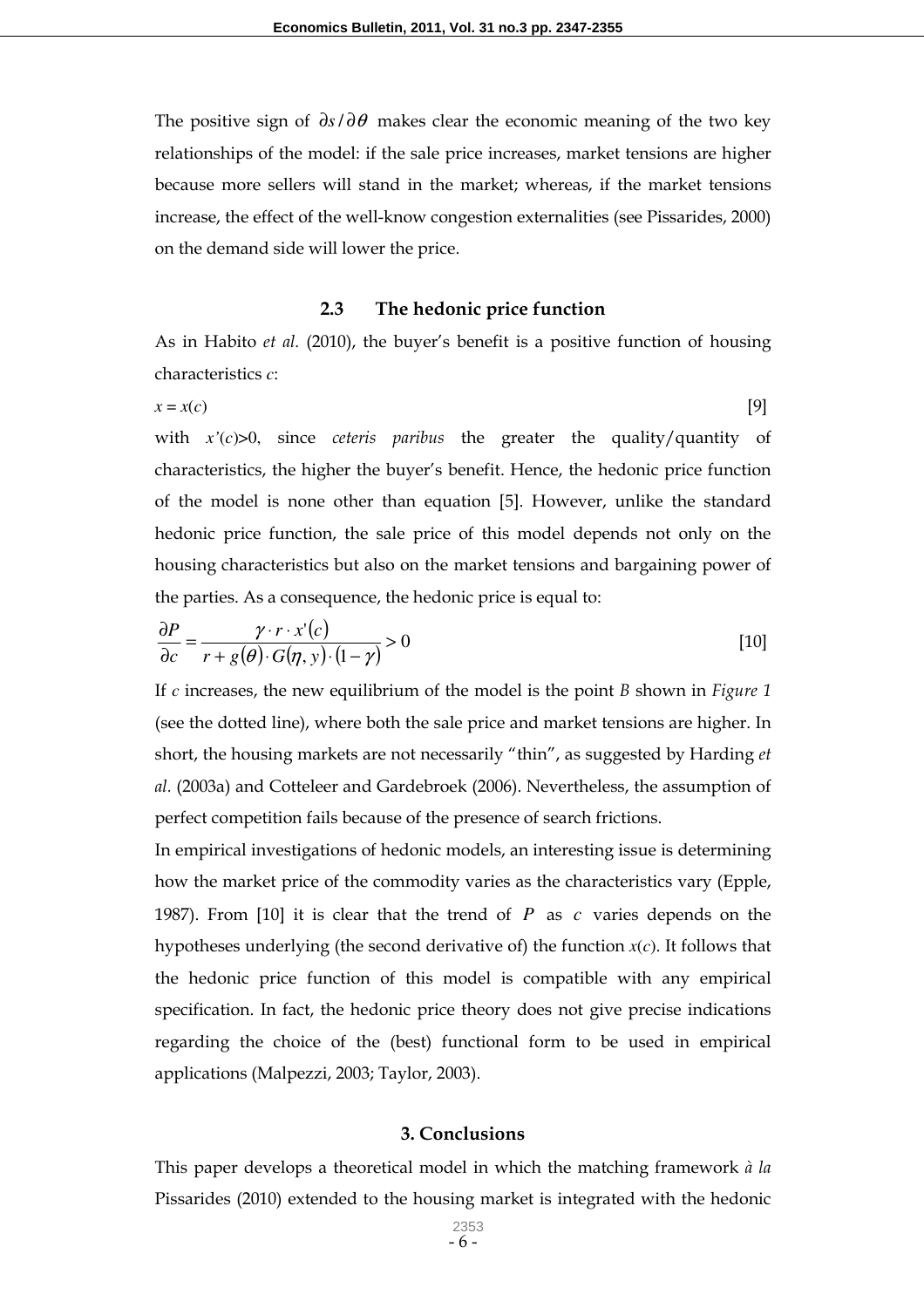price theory. A decentralised long-run equilibrium model is proposed, based on the costly search activity which characterises the housing market, where the formal distinction between buyer and seller becomes very subtle and the sale price depends not only on the characteristics of the house but also on the market tensions and bargaining powers of the parties. This model can be used as theoretical groundwork for any empirical specification selected to estimate hedonic (or implicit) prices, and it allows to overcome a major drawback of the hedonic pricing theory, namely the assumption of perfect competition.

#### **References**

- Albrecht, James, Anderson Axel, Eric Smith, and Susan Vroman (2007), "Opportunistic Matching in the Housing Market", *International Economic Review,* 48(2), 641‐664.
- Arnott, Richard, and Masahiro Igarashi (2000), "Rent Control, Mismatch Costs and Search Efficiency", *Regional Science and Urban Economics*, 30(3), 249- 288.
- Brown Jeff E., and Don E. Ethridge (1995), "Functional Form Model Specification: An Application to Hedonic Pricing", *Agricultural and Resource Economics Review*, 24(2), 166-173.
- Caplin, Andrew, and John Leahy (2008), "Trading Frictions and House Price Dynamics", *NBER Working Paper*, w14605.
- Cotteleer, Geerte, and Cornelis Gardebroek (2006), "Bargaining and market power in a GIS-based hedonic pricing model of the agricultural land market", *American Agricultural Economics Association*, 21255 (2006 Annual meeting, July 23-26, Long Beach, CA).
- Epple, Dennis (1987), "Hedonic Prices and Implicit Markets: Estimating Demand and Supply Functions for Differentiated Products", *The Journal of Political Economy*, 95(1), 59-80.
- Genesove, David, and Lu Han (2010), "Search and Matching in the Housing Market", *CEPR Discussion Papers*, n. 7777.
- Habito, Cielito F., Michael O. Santos, and Andres G. Victorio (2010), "A Game-Theoretic Approach to Hedonic Housing Prices", *International Journal of Human and Social Sciences*, 5(6), 377-380.
- Harding, John P., Stuart S. Rosenthal, e C. F. Sirmans (2003a), "Estimating Bargaining Power in the Market for Existing Homes", *Review of Economics and Statistics*, 85(1), 178-188.
- Harding, John P., John R. Knight, e C. F. Sirmans (2003b), "Estimating Bargaining Effects in Hedonic Models: Evidence from the Housing Market", *Real Estate Economics*, 31(4), 601-622.
- Janssen, Jos**,** Bert Kruijt, and Barrie Needham (1994), "The Honeycomb Cycle in Real Estate", *Journal of Real Estate Research*, 9(2), 237-252.
- Lancaster, Kevin J. (1966), "A New Approach to Consumer Theory", *Journal of Political Economy*, 74(2), 132-157.
- Malpezzi, Stephen (2003), "Hedonic Pricing Models: A Selective and Applied Review", in: *Housing Economics: Essays in Honour of Duncan Maclennan*, T. O. Sullivan and K. Gibbs (Eds.), Blackwell.